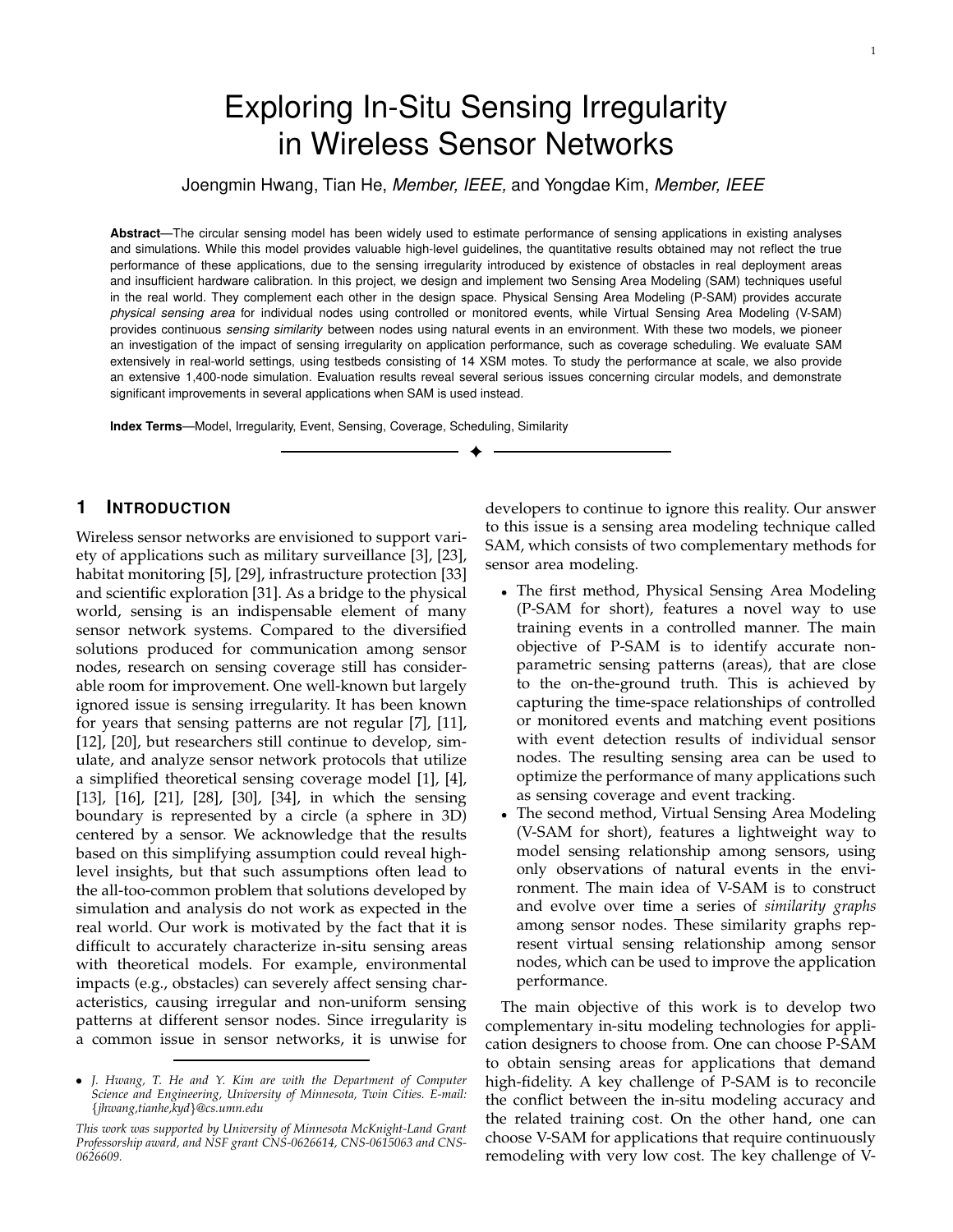SAM is how to efficiently utilize the limited information available. In summary, our contributions in this work lie in the following:

- **Measurement:** We investigate the realistic sensing patterns in existing embedded devices under various environmental settings, accessing the discrepancy between theoretical assumptions and in-situ measurements, revealing interesting observations.
- **Modeling and Validation:** We design and implement two event-driven sensing area modeling techniques. In P-SAM, we can obtain the shape of a real sensing area. In V-SAM, based on observation similarity between nodes, we develop efficient coverage scheduling algorithms to achieve desired sensing quality under realistic settings. The performance of V-SAM is examined using accurate information obtained by P-SAM. We validate the accuracy of our modeling approaches with 14 XSM motes, and an extensive simulation with 1,400 nodes.
- **Impact Analysis:** Our results serve two research purposes. First, SAM can be used to enhance the accuracy of simulation, evaluating protocols in more realistic settings. Second, SAM bridges the gap between theory and practice, integrating logical analysis with physical inputs. To our knowledge, this work is the first to study the impact of sensing irregularity on a set of protocols, including area coverage and point coverage. In these studies, we identify several serious issues with the circular model, and show improvements when SAM is used instead.

The rest of this paper is organized as follows. Section 2 describes the motivation behind our work from application perspectives. We propose P-SAM and V-SAM in Sections 3 and 4, respectively. Section 5 describes system evaluations, and Section 6 concludes the paper.

# **2 RELATED WORKS**

Several sensing area models are used to characterize the sensing areas of individual nodes. One of the most commonly used models is *0/1 disk model*, which regards a sensing area as a disk with a certain radius centered on a sensor node. A sensor detects an event if it occurs within the disk, and it does not detect an event if it occurs outside of the disk. An enhanced disk model [2], [22], [25], [26] is based on the assumption that an event is more likely to be detected as it is closer to the sensor node. Due to the simplicity of these models, they are widely used for theoretical analysis and algorithm design. For example, many coverage scheduling algorithms [1], [4], [13], [16], [21], [28], [30], [34] are based on 0/1 disk model.

The common feature of these earlier works is to rely on a theoretical model to estimate sensing quality in ideal environments and develop applications to meet the required sensing quality. The assumption and its discrepancy from the real environment are largely specified as two parts. First, they do not consider such elements in the realistic environment as obstacles. Second, they often assume that they can obtain the key parameters required for the model, i.e., a disk size of coverage. Several projects [6], [10], [32] tried to calibrate real sensing patterns to the standardized units. For example, sensor array calibration based on constant target tracking was proposed in [6]. The concept of macro-calibration for localization was introduced in [32]. Auto-calibration for acoustic sensor network was designed and implemented in [10]. Overall, the objective of calibration is to obtain mapping parameters to represent real world. However, calibration in large-scale sensor network still has lots of issues. In addition, it does not provide a general solution to the performance degradation caused by obstacles, an important factor in sensing irregularity.

Having observed the limitations of these simplifying models, several pioneering projects have been proposed to design algorithms and protocols [18], [19], [27] without any prior assumptions on the sensing coverage. Koushanfar et al. [18] proposed an energy efficient sleeping coordination for environmental monitoring (temperature sensor, humidity sensor, etc). Using the correlation between sensor nodes, a model is constructed to predict the values of some sensors from the values of other sensors. Krause et al.[19] dealt with sensor placement problems assuming no knowledge about sensing pattern. Based on the data of sensing values, their algorithm selects near-optimal locations of sensor nodes so that the number of sensor nodes and the cost are reduced. While both works show their effectiveness in dealing with sensing irregularity, they are specific solutions on a case-by-case basis. Instead, the objective of our work is to provide a generic solution for sensing irregularity that is directly comparable to the widely used circular 0/1 sensing model in the literature [1], [4], [13], [16], [21], [28], [30], [34]. This work is an extended version of our earlier paper [17]. In this extended version, we provide new sensing coverage abstraction method, analyze P-SAM overhead, and add another application related to sensing coverage.

# **3 PHYSICAL SENSING AREA MODELING (P-SAM)**

In this section, we introduce the design of P-SAM. We focus on static sensor networks (i.e., with no mobility), which are the case for most existing deployed sensor systems [29], [31]. We first describe our design and analysis as conceptually independent of the type of events used. Later on, we use Passive InfraRed (PIR) motion sensors as specific examples in P-SAM implementation.

# **3.1 Main Idea**

The main idea of physical sensing area modeling is to relate the location of events to the event detection results of individual sensors. Events can be intentionally generated in the space where the sensor nodes are deployed, or we can monitor natural events and collect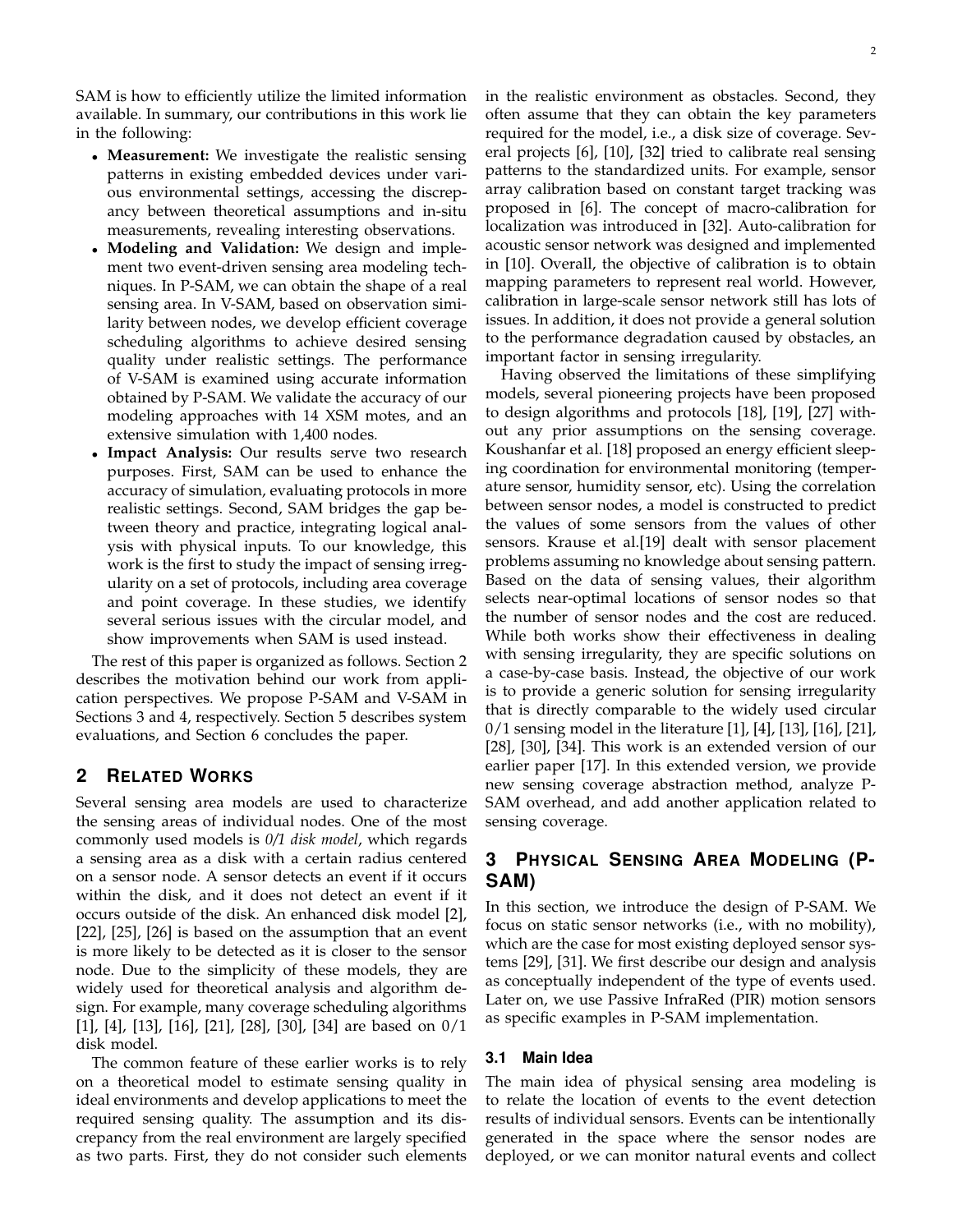Sensor Node n Sensor Node<sub>n</sub> Sensor Node n Event Generator G(t) Event 1) Generate Event Detection Calculate  $S_i(t)$ Event 2) Detection S(t.p) (optic  $\overline{\mathsf{I}}$  TimeS Location according to  $G(t)$  function Sensing Area 3) Description of G(t) Calculation Sensing Area bstractio Disseminate





Fig. 1. P-SAM Architecture Fig. 2. Regular Training Fig. 3. Hierarchical Partition

#### **Algorithm 1** Regular  $G(t)$  Process

**Output:**  $P_i$ : The sensing area of  $n_i$ .

1:  $T = \emptyset$  //an empty set of timestamps

2: **repeat**

- 3: An event  $e(t, p)$  is created at time t and location  $p(x, y)$ according to  $G(t)$
- 4: **if** node  $n_i$  detects event  $e(t, p)$ , i.e.  $S_i(t, p) = 1$  then
- 5: it stores the timestamp  $t$  into set  $T$
- 6: **end if**
- 7: **until** G stops generating events
- 8: Event generator G disseminates the description of  $G(t)$  to all nodes
- 9: Node  $n_i$  obtains a set of locations  $P_i$  by correlating  $G(t)$ with  $T_i = \{t_1^i, t_2^i, \dots, t_n^i\}$
- 10:  $P_i$  is a set of positions p where  $S_i(t, p) = 1$

information on their locations. We call both controlled and monitored events *training events*. An event could be, for example, the presence of an object in an area or a light spot projected on a set of sensors. The obtained sensing area can be input to an existing coverage scheduling algorithm [34] to improve sensing quality.

Formally, an event can be defined as a detectable phenomenon  $e(t, p)$  that occurs at time t and at location  $p \in A \subset \mathbb{R}^k$   $(k = 1, 2, 3)$ . Without loss of generality, we use  $k = 2$  (2-dimensional plane) in the rest of the paper. To identify sensing area, we need to match a relationship between the time  $t$  and location  $p$ . In other words, a set of training events can be described as the event locations over the discrete time:  $G : \mathbb{R} \to \mathbb{R}^2$ , where  $G(t) = p_t = (x_t, y_t)$  and  $t \in \{t_1, t_2, ..., t_n\}$ . In case of continuous events, discrete events can be obtained by sampling a continuous event with a certain interval.

Fig. 1 shows the system architecture of P-SAM, which consists of two major parts: an event generator G and a set of sensor nodes  $n_i (i \in \mathbb{N})$ . The event generator  $G$  is a function to assign a physical point to a discrete time according to which a sequence of events  $e(t, p)$  are generated, (Step 1 in Fig. 1). We define  $S_i(t, p)$  as the detection function of node  $n_i$ , if node  $n_i$  can detect event  $e(t, p)$ ,  $S_i(t, p) = 1$ ; otherwise  $S_i(t, p) = 0$ . In case of detection, sensor nodes store the timestamp  $t$  locally. By the end of training,  $G$  can either collect the time-stamps from sensors (Step 2) or disseminate the description of  $G(t)$  to whole network (Step 3). By inputting the time





Fig. 4. Level of Details Fig. 5. Hierarchical Training

stamps into  $G(t)$ , a set of timestamps  $T_i = \{t_1^i, t_2^i, \ldots, t_n^i\}$ from node  $n_i$  can be converted to a set of locations  $P_i = \{p_1^i, p_2^i, \ldots, p_n^i\}$ . The location set  $P_i$  can be used to directly describe the sensing area of node  $n_i$ , or it can be transformed to a polygon.

### **3.2 Design of Event Generator** G(t)

Since the overhead and accuracy of the sensing modeling is largely determined by  $G(t)$ , it is important to consider several solutions to optimize  $G(t)$  under different system configurations.

#### 3.2.1 Regular  $G(t)$

To illustrate the basic functionality of an event generator, we start with a simple sensor system in which the sensing area of a node is a line segment as shown in Fig. 2a. We intend to find out the portion of the line included in the sensing ranges of sensor node  $n_1$  and  $n<sub>2</sub>$ . To achieve this, the event generator creates discrete point events along this line  $[0, L]$  with constant speed v with an *interval* D. Formally,  $G(t) = t \cdot v$ , where  $t = kD/v$  and  $0 \le k \le L/D$ . A large k is requred for the detailed coverage shape with high accuracy (the tradeoff between the accuracy and training cost is described in [17]). In the example in Fig. 2, a sensor node  $n_1$  collects a set of six timestamps  $T_1 = \{t_1, t_2, \ldots, t_6\}$  at which the events are detected. Using function  $G$ , the timestamps are converted to a set of locations  $P_1 = \{t_1v, t_2v, \ldots, t_6v\}.$ The sensing coverage of sensor  $n_1$  is defined as the line segment that covers  $P_1$ .

The regular training can be generalized to the case when the events occur in a plane. Fig. 2b shows this approach. In this case, training area  $A$  is divided into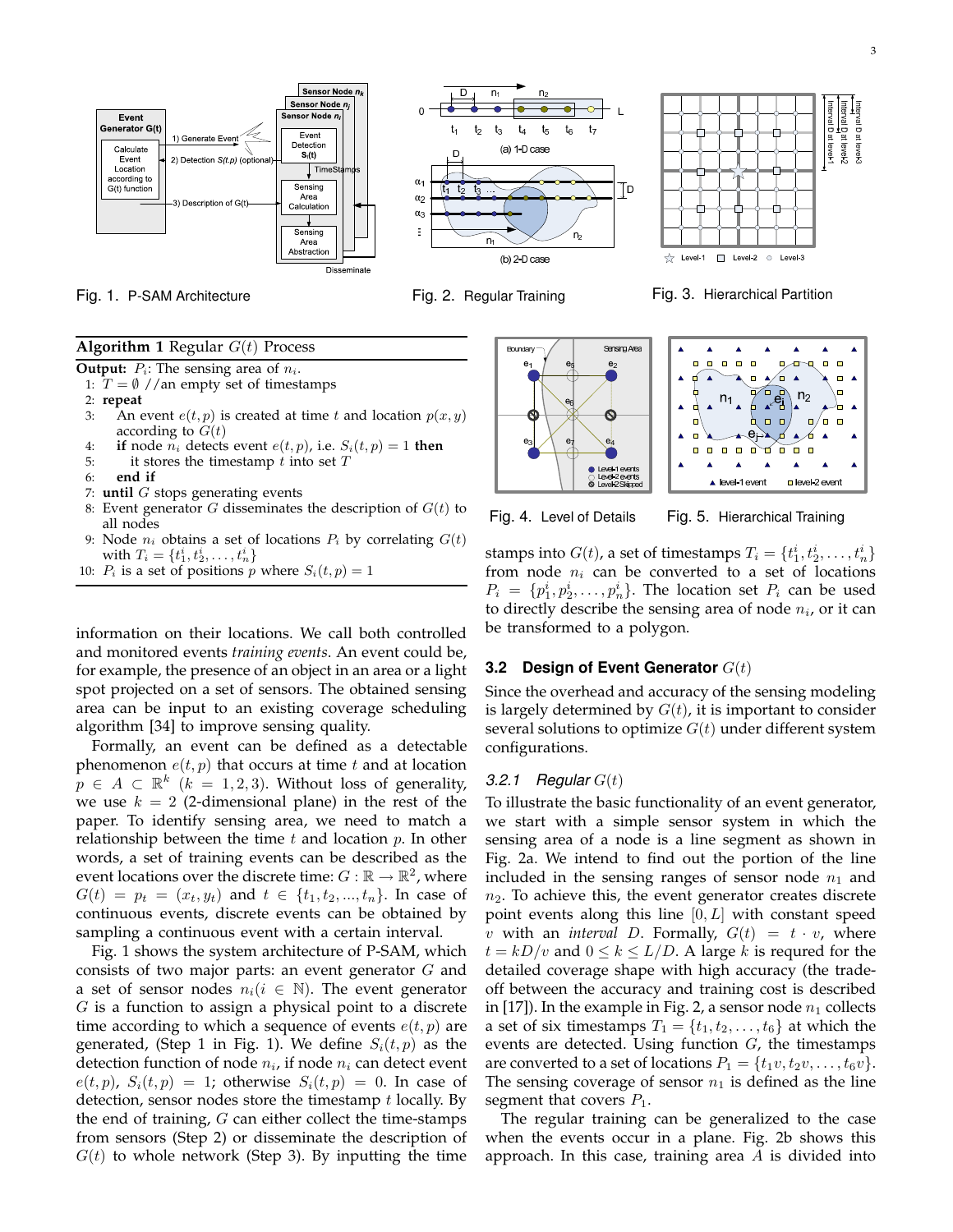#### **Algorithm 2** Hierarchical  $G(t)$  process

|    | <b>Output:</b> $P_i$ : The sensing area of $n_i$ .                   |
|----|----------------------------------------------------------------------|
|    | 1: $G(t)$ starts with level-1 events $e(t, p)$ (The number of level- |
|    | 1 events is decided by the minimum sensing area)                     |
|    | 2: Node $n_i$ reports $S_i(t, p)$ for all level-1 events             |
|    | $3:$ repeat                                                          |
| 4: | for all level-k adjacent pairs $e(t_m, p_m)$ and $e(t_n, p_n)$ do    |
| 5: | if any node detects only one event & & no event is                   |
|    | generated at position $\frac{p_m+p_n}{2}$ before then                |
| 6: | Generate a level- $(k + 1)$ event at position $\frac{p_m + p_n}{2}$  |
| 7: | end if                                                               |
| 8: | end for                                                              |
|    | 9: $k = k + 1$                                                       |
|    | 10: <b>until</b> $(k = \text{Maximum Level})$                        |
|    | 11: $P_i$ is a set of positions p where $S_i(t, p) = 1$              |
|    |                                                                      |

several lines  $\alpha_1, \alpha_2, \ldots$ , and the events are generated following the lines. In addition to the progressive scanning,  $G(t)$  function of the regular training can use an arbitrary sequence of natural events as long as the position of the natural events can be acquired along with detection results  $S(t, p)$ . The detailed operations to identify the sensing area of a single node  $n_i$  are described in Algorithm 1.

#### 3.2.2 Hierarchical  $G(t)$

Hierarchical  $G(t)$  is motivated by the observation that the boundary of a sensing area requires more detail than the area in the middle of coverage. With hierarchical  $G(t)$ , we can reduce the number of events required to obtain the same accuracy as regular  $G(t)$ .

As shown in Fig. 3, level-1 events divide the area into 4 sub-areas, and level-2 events divide the area into 16 sub-areas. In general, level- $i$  events divide an area into 4 i sub-areas. *Interval* D *at level*-i is the distance between adjacent sub-areas' centers. If an event is a level-i event, it is also a level-*j* event ( $j \geq i$ ). Two events are said to be *adjacent* (or a pair) if they are neighboring each other vertically, horizontally or diagonally (e.g., an event could have a maximum of 8 adjacent events). Two adjacent events are said to be *boundary pair* if only one of two adjacent events is within a sensing range of some node. (e.g.,  $e_1$  and  $e_5$  in Fig. 4 form a boundary pair). The event in a boundary pair is called a *boundary event*.

The main idea of hierarchical G(t) is to *recursively generate new events in the middle of boundary pairs.* It works in a way similar to the binary search within a twodimensional space. We describe detailed operation of hierarchical  $G(t)$  in Algorithm 2.

#### 3.2.3 A Walkthrough of Hierarchical  $G(t)$

We illustrate the main idea for finding the sensing area of one sensor using hierarchical training. Fig. 4 shows four level-1 events  $e_1, e_2, e_3$  and  $e_4$  that are generated coarsely at time  $T = \{t_1, t_2, t_3, t_4\}$ . By definition, these events are adjacent to each other. In the example, the sensing area of a node covers about half of the area; therefore, the event generator G obtains the detection results  $S(t_1, p_1)$  =  $S(t_3, p_3) = 0$  and  $S(t_2, p_2) = S(t_4, p_4) = 1$ . According

to lines 4 - 8 in Algorithm 2, we compare the value  $S(t, p)$  for each pair of adjacent events. In the example, since  $S(t_1, p_1) = S(t_3, p_3)$  and  $S(t_2, p_2) = S(t_4, p_4)$ , no event is generated in the middle of  $e_2$  and  $e_4$ , nor in the middle of  $e_1$  and  $e_3$ . These skipped locations are assumed to have the same value as  $S(t_2, p_2) = S(t_4, p_4)$ and  $S(t_1, p_1) = S(t_3, p_3)$ , respectively. However, since  $S(t_1, p_1) \neq S(t_2, p_2)$ ,  $S(t_1, p_1) \neq S(t_4, p_4)$ ,  $S(t_3, p_3) \neq$  $S(t_4, p_4)$ , we need to provide an additional level of detail by generating three new events,  $e_5$ ,  $e_6$  and  $e_7$ . These events are at the middle of selected pairs of adjacent events at times  $t_5, t_6$ , and  $t_7$ , as shown in Fig. 4.

Hierarchical  $G(t)$  works recursively. After new events are added, new adjacent pairs can be created. For example, after we add  $e_5, e_6$ , and  $e_7$ , the event  $e_5$  has new adjacent pairs  $e_5 \leftrightarrow e_1$ , and  $e_5 \leftrightarrow e_2$ , and  $e_5 \leftrightarrow e_6$ . Such new pairs are checked with the same procedure detailed in lines 4-8 in Algorithm 2 until we reach the maximum level of detail we defined. For a sensor  $n_i$ , all values in a set S collected at all levels of detail are used for the calculation of its sensing coverage.

Hierarchical  $G(t)$  can be generalized for any number of sensors involved where a certain area can be covered by more than one sensor. We need to check whether two adjacent events,  $e_i$  and  $e_j$ , have the same value of  $S(t_i, p_i)$  and  $S(t_j, p_j)$  for *all* neighboring sensors. In other words, two adjacent events are said to be a *boundary pair* as long as there exists a sensor that detects only one event. Fig. 5 gives an example. The area is covered by two sensor nodes,  $n_1$  and  $n_2$ . After level-1 event generation, the detection results of two adjacent events are compared. Although node  $n_1$  detects both events,  $e_i$  and  $e_j$ , node  $n_2$  detects only  $e_i$ . Therefore,  $e_i$  and  $e_j$ form a boundary pair (of  $n_2$ ), and a new event should be generated in the middle of the two events.

#### **3.3 Analysis of P-SAM Overhead**

In this section, we analyze the cost for the regular training and hierarchical training. We focus on the number of events generated. The key purpose of this analysis is to identify the method that minimized total cost for each given number of nodes. Without loss of generality, we assume that the N sensor nodes are randomly deployed in area  $A$ , which is  $X$  by  $X$  meters. To facilitate comparison, we set the minimum event interval  $D = \frac{X}{2^I}$ , where I is the highest level for hierarchical  $G(t)$ .

#### 3.3.1 Overhead in the Regular Training

One of nice features of the regular training is that event overhead is independent of the number of nodes within the network. To cover area  $A$ , event generator  $G$  divide area into  $(\frac{X}{D})^2$  sub-areas, so the total number of events generated, denoted as  $O_{regular}$ , is:

$$
O_{regular} = \left(\frac{X}{D} - 1\right)^2 = \left(2^I - 1\right)^2. \tag{1}
$$

Suppose  $G$  can generate  $K$  events per second. It takes  $\frac{(2^{I^{\prime}-1})^2}{K}$  seconds to finish.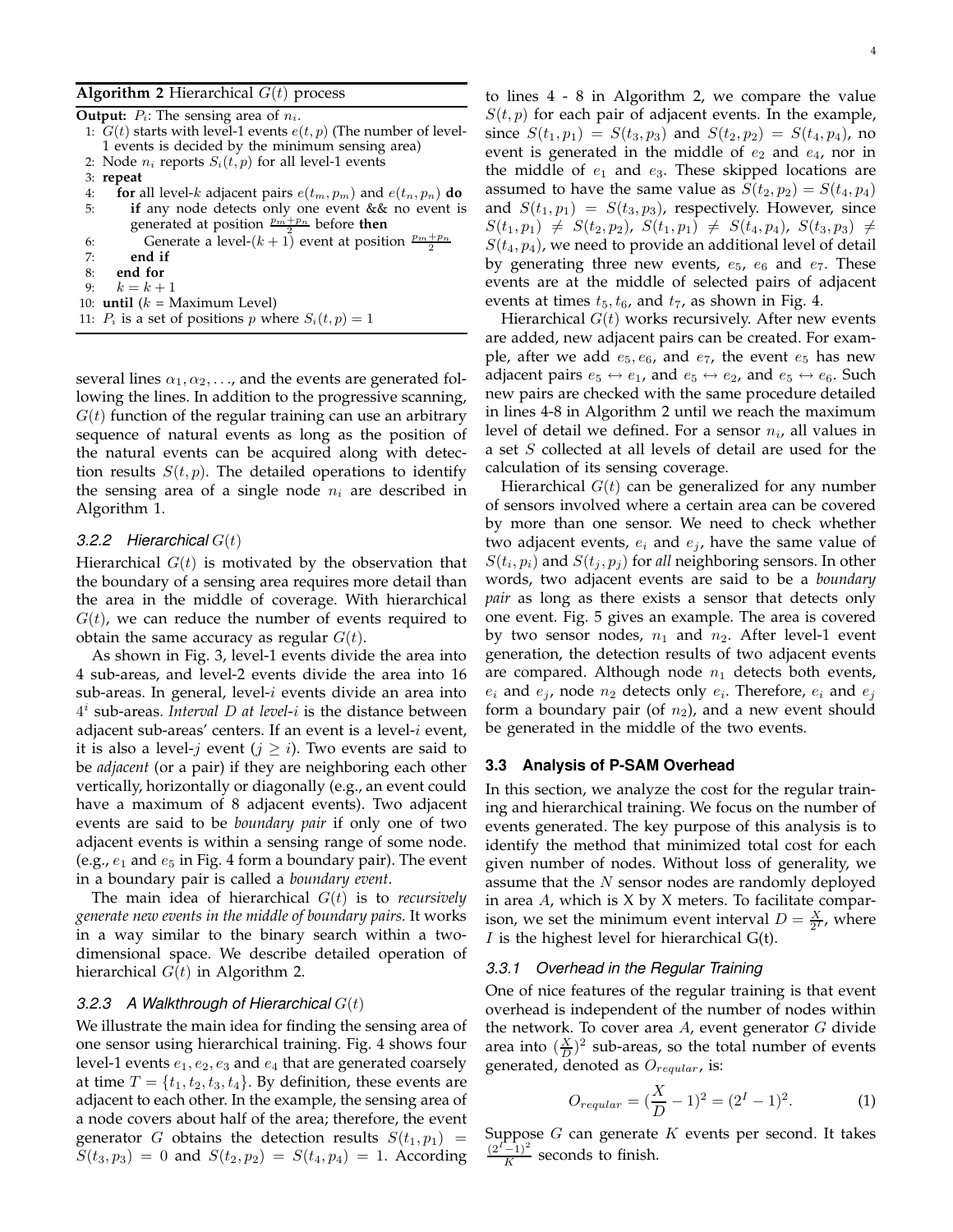

Fig. 6. Probability two adjacent events are detected by same set of sensors



Fig. 7. Preferable regions for regular and hierarchical  $G(t)$ 



Fig. 8. Polygon abstraction

#### 3.3.2 Overhead in the Hierarchical Training

For the hierarchical training, the number of events is closely related to the number of sensor nodes and its sensing coverage range. Before estimating the event overhead, we calculate the probability  $P_{pair}(d)$  that a pair of adjacent events  $e_1$  and  $e_2$  with distance d is a boundary pair. By definition, if two adjacent events are detected by different sets of sensor nodes, they form a boundary pair. Fig. 6 visualizes the proof. In Fig. 6, area A is partitioned into four subareas A1, A2, A3 and A4 by two irregular circles. Obviously, if any sensor node is located within either the A3 or A4 area, the event  $e_1$ and  $e_2$  will be detected by different sets of nodes. Since a node is randomly deployed in area  $A$ , the probability that a node falls in to  $\overline{A}3$  and  $\overline{A}4$  is  $\frac{A3+A4}{\overline{A}}$ . For N nodes, the probability of at least one of them falling in A3 and A4 is

$$
1 - \left[1 - \frac{A3 + A4}{A}\right]^N\tag{2}
$$

This probability is essentially  $P_{pair}(d)$ . If we assume further the detectable area of  $e_1$  and  $e_2$  can be approximated by two circles with sensing radius  $R$ , we can obtain the worst-case event overhead for hierarchical  $G(t)$ . Given an X by X area, R and d, following a simple geometric derivation, we can refine the  $P_{pair}(d)$  value as:

$$
P_{pair}(d) = 1 - \left[1 - \frac{2\pi R^2 - 4R^2 \cos^{-1}\left(\frac{d}{2R}\right) + d\sqrt{4R^2 - d^2}}{X \cdot X}\right]^N \tag{3}
$$

Given  $P_{pair}(d)$ , we can now calculate the probability  $P_{node}(d)$  that an event e is a boundary event within the distance  $d$ . Obviously, if  $e$  forms a boundary pair with any adjacent event, it is a boundary event. Without edge effect, each event has 2 horizontal(with distance  $d$ ), 2 vertical (with distance  $d$ ) and 4 diagonal neighboring events (with distance  $\sqrt{2}d$ ). Therefore,  $P_{node}(d)$  is:

$$
P_{node}(d) = 1 - (1 - P_{pair}(d))^4 (1 - P_{pair}(\sqrt{2}d))^4
$$
 (4)

Now we are ready to estimate the event cost in hierarchical G(t). In general, at level-*i*, there are  $(2<sup>i</sup> - 1)<sup>2</sup>$  events (note one event belongs to its level and above). To ensure accuracy, all level-I boundary events (I is the highest level) must be generated. This gives a lower-bound of event cost, denoted as  $O_{min}$ :

$$
O_{\min} = P_{node}(D)(2^I - 1)^2
$$
 (5)



Fig. 9. Polygon simplification Fig. 10. Inscribed polygon

where  $D = \frac{X}{2^I}$  is the minimum event interval. We note  $O_{min}$  is a tight lower-bound. When  $\lim_{M \to \infty} P_{node}(d) = 1$ ,  $O_{min}$  equals the number of events generated in the regular training.

The upper-bound of event cost  $O_{max}$  can be obtained by adding up the numbers of boundary events at all levels. Because a level-i events is also level-j as long as  $j \geq i$ , we might introduce duplicated counts by summing the cost at all levels, hence  $O_{max}$  can only serve as an upper-bound. Since during the training, hierarchical  $G(t)$  records the previously generated events (to eliminate duplicates), in the worst case, hierarchical  $G(t)$  introduces the same event overhead as regular  $G(t)$ . Therefore  $O_{max}$  can be formulated as follows:

$$
O_{\max} = \min(\sum_{i=1}^{I} P_{node}(2^{I-i}D)(2^{i}-1)^{2}, (2^{I}-1)^{2})
$$
 (6)

We note that both  $O_{\text{max}}$  and  $O_{\text{min}}$  increase when the number of nodes  $N$  increases. Especially according Equations 3 and 4, when  $N \rightarrow \infty$ ,  $P_{node}(d) \rightarrow 1$ . Therefore both  $O_{\text{max}}$  and  $O_{\text{min}}$  converge to  $(2^I - 1)^2$ , which is the cost of regular training. This indicates that the hierarchical training is more efficient when the node density is low.

#### 3.3.3 Overhead Comparison of two  $G(t)$

There are two factors affecting the overhead of  $G(t)$ : First, the overhead in terms of the number of events generated. Second, the overhead in terms of the number of  $S(t, p)$  messages reported to event generator G. As for event overhead, we have proven that the hierarchical training always has a lower or equal event overhead than the regular training, especially when the node density is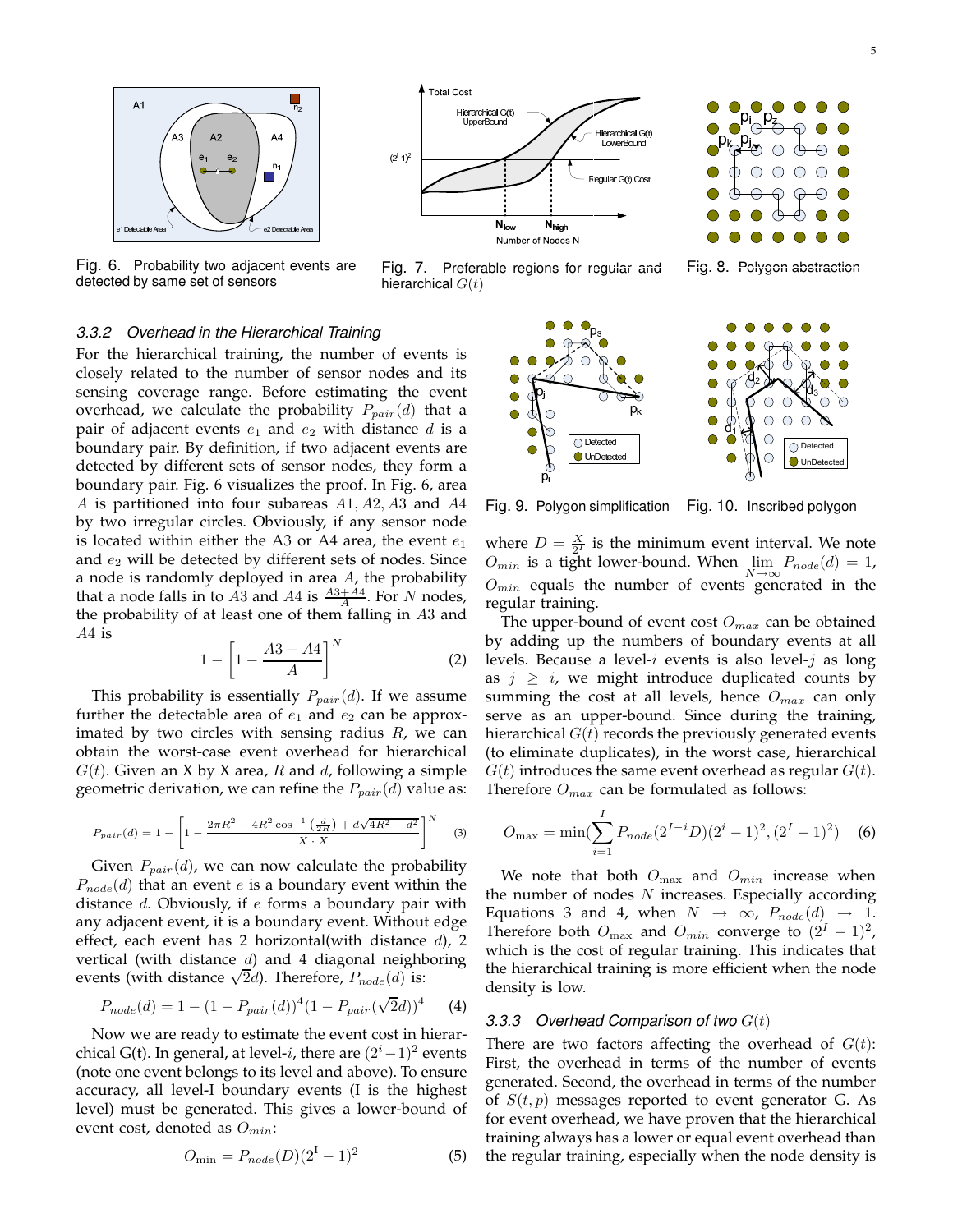low. As for the message overhead, the nodes in regular training do not need to report the detection results to the generators, while the hierarchical training uses detection reports  $S(t, p)$  about the level-i events to adjust the generation of the level- $(i+1)$  events. By taking both types of overhead into account, we can identify the preferrable region for hierarchical and regular  $G(t)$ .

Total overhead can be calculated by assigning different weights to the event and message overhead. Without loss of generality, Fig. 7 shows the total overhead under an equal weight. Based on Equation(1), the cost of regular  $G(t)$  is a flat line at value of  $(2^I - 1)^2$ . The cost of hierarchical  $G(t)$  lies in the gray area, enclosed by two bounds, which are calculated by Equations 5 and 6. Comparing two bounds of the hierarchical  $G(t)$  with the regular  $G(t)$ , we can obtain two critical values  $N_{high}$ and  $N_{low}$ , respectively. When the number of nodes  $N$  is below  $N_{low}$ , hierarchical  $G(t)$  is a better choice. When the number of node N is above  $N_{high}$ , the regular training  $G(t)$  is the right choice. When the number of the nodes falls between  $N_{low}$  and  $N_{high}$ , the total cost is affected by the distribution of sensor nodes. A high dispersion leads to more cost in the hierarchical training. The worst case for hierarchical  $G(t)$  is when sensing areas of sensor nodes do not overlap.

#### **3.4 Sensor Area Abstraction**

In the basic SAM design, we use a set of locations,  $P_i$  to represent the sensing area of node  $n_i$ . Evidently, this representation based on raw sampling data requires excessive memory, especially when the sensing area is large. It also introduces unnecessary message overhead, when neighboring nodes share the sensing area information. To address this issue, we propose a set of model abstraction techniques. Essentially, the goal is to reduce the complexity of a model sufficiently, without suffering a noticeable loss in accuracy. Specifically, we abstract a set of discrete sampled locations as a polygon. In addition, we study how to further simplify the polygon when the abstracted polygon is still too large to store/transmit. We design and implement three polygon abstraction methods, in which the first method is a base for the second and third methods.

- 1) **Polygon Abstraction through Wrapping:** For a sensor node  $n_i$ , given a set of event locations  $P^\prime$ (associated with  $S = 1$ ) and a set of event locations  $P''$ (associated with  $S = 0$ ) in training process, generate a polygon  $H$  that covers  $P'$  but not  $P''$ . (Fig. 8)
- 2) **Polygon Simplification using Douglas-Peucker (DP) Algorithm [8]:** Given a polygon H with n vertices, find a polygon  $H'$  with  $n'$  vertices, where the shape of  $H'$  is close to  $H$  and  $n' < n$ . DP algorithm generates an accurate approximation in  $O(n^2)$  [8],  $O(n \log n)$  [15], where n is the number of vertices. Besides the DP algorithm, the vertex reduction algorithm is a fast  $O(n)$  algorithm where

**Algorithm 3** P-SAM Coverage scheduling [34] for event detection implemented on node  $n_i$ 

- **Input:** a set of locations of interest,  $\{l_1^i, l_2^i, \ldots, l_m^i\}$  covered by node n<sup>i</sup>
- 1: Exchange information  $\{l_1^i, l_2^i, \ldots, l_m^i\}$  with neighbors.
- 2: Select a random time  $R_i$  and exchange with neighbors.
- 3:  $t_{start} \leftarrow R_i$ ,  $t_{end} \leftarrow R_i$
- 4: **for** each  $l_k^i$ ,  $k = 1, ..., m$  **do**
- 5: Find every neighbor covering  $l_k^i$ , and sort  $R_i$  and every neighbor's random time in increasing order.
- 6:  $[t_{start}, t_{end}] \leftarrow [t_{start}, t_{end}] \cup [\frac{R_i + Pred(R_i)}{2}, \frac{Succ(R_i) + R_i}{2}]$

```
7: end for
```
8: Schedule node  $n_i$  to wake up at  $t_{start}$  and sleep at  $t_{end}$ .

vertices close to each other are reduced to a single vertex. (Fig. 9)

3) **Inscribed Polygon Simplification:** Given a polygon  $H$  with  $n$  vertices, find an inscribed polygon  $H'$  with  $n'$  vertices, where  $n' < n$  and subtracted area of  $H'$  from  $H$  is minimized. (Fig. 10)

#### **3.5 Application: P-SAM Guided Coverage**

We can use the output of P-SAM to improve the performance of many sensing-driven applications. As a specific example in this work, we apply P-SAM to the coverage scheduling algorithm proposed by [34] to show its effectiveness.

Algorithm 3 describes how the coverage scheduling algorithm in [34] can be built on top of P-SAM. The sensing phase is divided into rounds with equal duration. Within each round, each node needs to decide when to sleep and when to work (in order to save/balance energy). To do that, each node  $n_i$  keeps its sensing area as a set of locations (points) it covers,  $\{l_1^i, l_2^i, \ldots, l_m^i\}$  [Line 1 of Algorithm 3]. It selects a random time  $R_i$  in range of round starting time and ending time, and disseminates it to its neighboring nodes [Line 2]. For each location  $l_k^i$  in the location list, it finds its neighbors that cover the location. Let  $Pred(R_i)$  be the largest random time of neighbors smaller than  $R_i$ . The node  $n_i$ 's wake-up time is the middle of  $Pred(R_i)$  and  $R_i$ . Similarly,  $Succ(R_i)$ is the smallest random time of neighbors larger than  $R_i$ . Then, the node  $n_i$ 's sleep time is the middle of  $R_i$ and  $Succ(R_i)$ . For each location  $l_k^i$ , node  $n_i$ 's wake-up and sleep time is determined [Line 4-5] in this way. The minimum wake-up time over all locations is chosen as the final wake-up time, and the maximum sleep time over all locations is chosen as final sleep time [Line 6].

In the circular model, the sensing area of a sensor node is a circle with a certain radius centered at the sensor node. Thus, all physical points contained within a circle are provided as an input to Algorithm 3. If we use P-SAM, we regard a sensing area as a collection of the locations obtained during training process. In this case, the collected set of locations is provided as an input.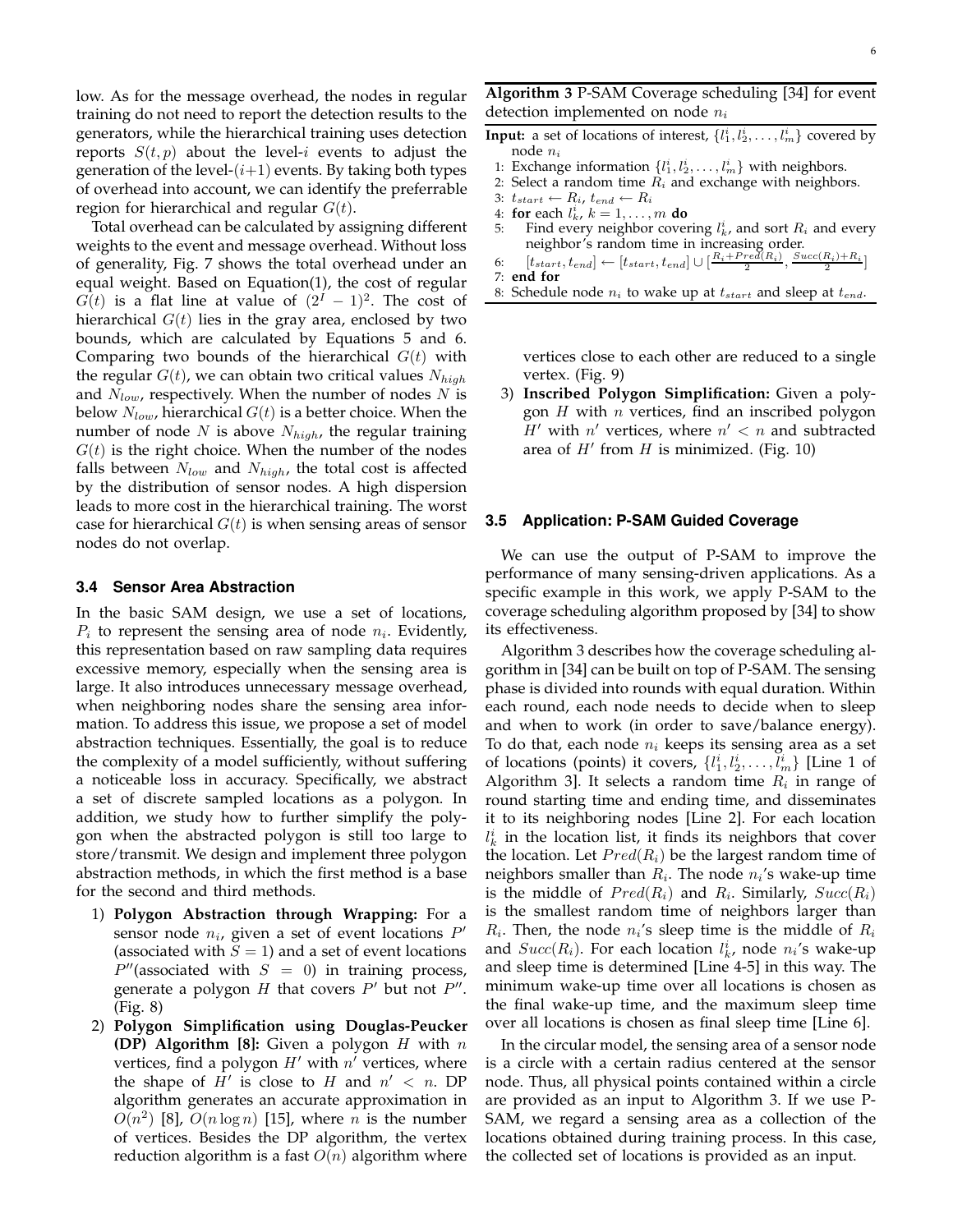

Fig. 11. Mapping Event Detection to the Event Position Using Image Capture at Time  $t = 6, 8, 10, 16, 17, 20$  (sec); last map Includes Additional Training Results by  $t = 40$  (sec)

#### **3.6 Implementation of P-SAM**

We use ExScal XSM motes [9] to obtain empirical results on irregular sensing patterns. Four PIR sensors, each with  $90^\circ$  view, are attached to a XSM mote to provide a full 360° view of sensing. PIR sensors detect movements through changes in infrared radiation, which is caused by walking persons or moving vehicles. The sensing area would change slowly over time due to the changes in ambient conditions and the energy condition of the nodes. However, from our experience, we find that the PIR sensing area is relatively stable; there is no significant difference unless the environmental factors change significantly. Thus, several trainings over a large time interval would be enough. For example, we measure the sensing area once during day and once at night, and we also measure the sensing area in the winter and in the summer. We trade off the model accuracy over time with the cost to refresh the model.

We adopted the regular training approach, but instead of training the motes using parallel lines as in Fig. 2b, we used monitored events (i.e., natural movements of a person). To map the event time to the event position, we used a camcorder during training. Then the event detection time is compared to the camcorder capture time and converted to the location included in the sensing area. For example, in Fig. 11 the camcorder captures the positions of a person at time  $t = 6, 8, 10, 17, 18, 20$ (sec), converts the detection time of the PIR sensor to the corresponding position of the trainer in the picture, and projects the position into the plan.

# **4 VIRTUAL SENSING AREA MODELING (V-SAM)**

Clearly, the strength of P-SAM is in its high accuracy in sensing modeling. It is achieved, however, at the cost of controlled training. While P-SAM is useful in scenarios where sensing accuracy is highly desired, we need a complementary solution that is suitable for scenarios where cost is the paramount concern and the sensing



Fig. 12. V-SAM and Coverage Scheduling Built-Upon It

area evolves relatively quickly over time. In this section, we propose the lightweight design of V-SAM, which requires no controlled events. The V-SAM modeling technique is especially useful when the events occur frequently, and when we want to capture the coverage without micro-control in areas with unknown obstacles.

#### **4.1 Main Idea**

Fig. 12 shows the process of V-SAM and how applications can be built upon it. We assume if two nodes are neighbors in sensing range they are neighbors in communication range. Each sensor node exchanges sensing values for detected events and calculates similarity between neighboring nodes. The resulting similarity graph represents virtual sensing relations among the sensor nodes. On top of V-SAM, applications can be built. For example, in sensing coverage, nodes can coordinate their working schedule based on the similarity graph. The highlight of V-SAM is the continuity of the V-SAM modeling process, i.e., the similarity graph can be continuously updated/refreshed with upcoming events in the system.

#### **4.2 Design of V-SAM**

V-SAM consists of two main procedures: similarity measure and similarity graph construction.

#### 4.2.1 Measuring Similarity

In V-SAM, an event is defined as a detectable phenomenon that occurs at time t at location  $p$ , which is unknown *a priori*. As shown in Fig. 13, nodes are roughly synchronized with each other [24], and time is divided into equal *round* with duration  $T_{update}$ , which is a parameter to control how often the sensing model is refreshed. Each round is further divided into  $m$  equal duration intervals, each of length  $T_{span}$ .

For each round, each node  $n_i$  stores its observation vector  $\{o_1^i, o_2^i, \ldots, o_m^i\}$  obtained through discrete sampling at  $T_i = \{t_1^i, t_2^i, \ldots, t_m^i\}$ . After collecting the event observations, at the end of round each node exchanges the observation vector, which is used to calculate similarity between nodes. Specifically, we use  $P$ -norm to measure the similarity between two observation vectors by node  $n_i$  and node  $n_j$  as follows:

$$
d(i,j) = \sqrt[2^n]{\sum_{k=1}^m |o_k^i - o_k^j|^{\mathcal{P}}}
$$
 (7)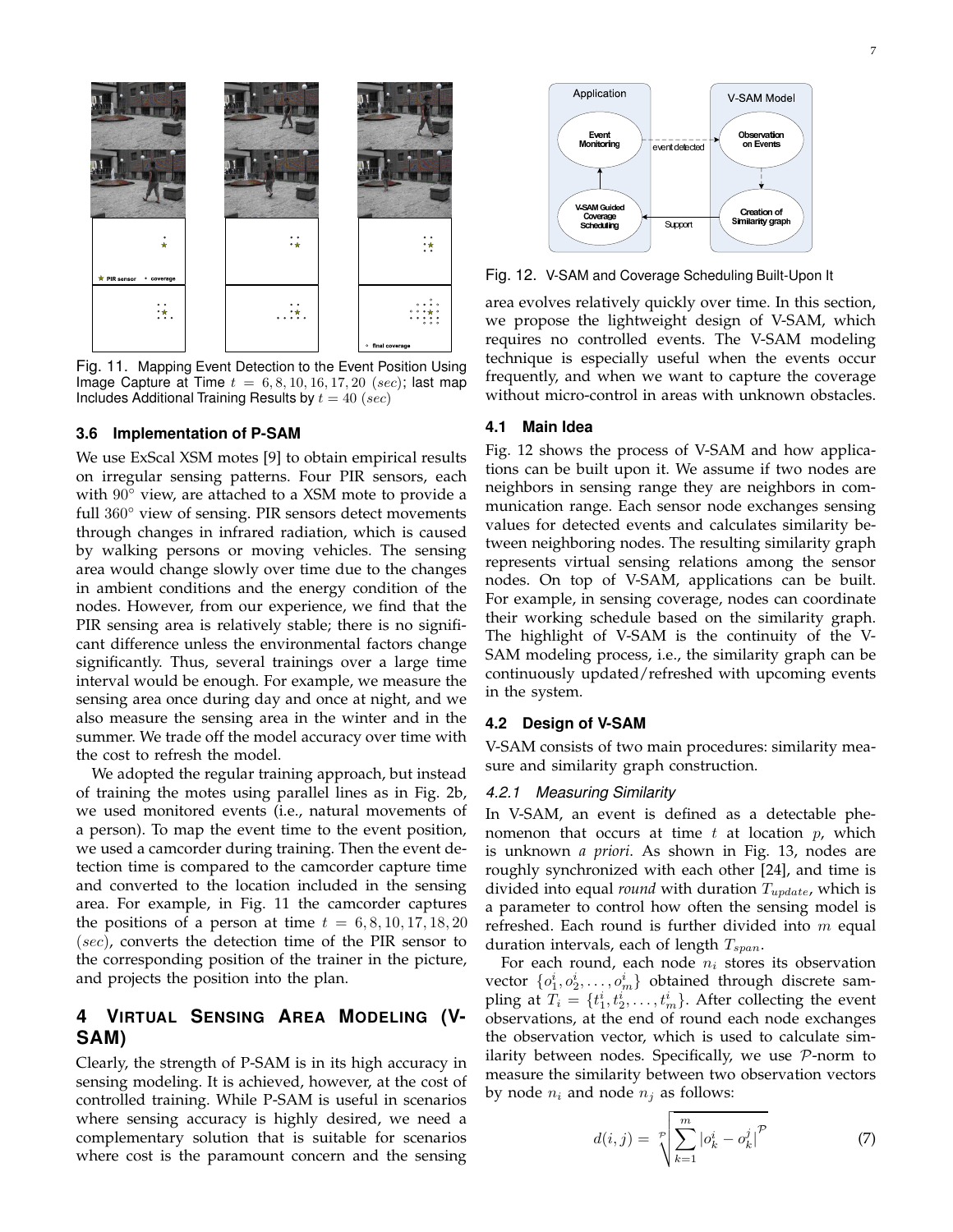

where  $P$  can be  $1, 2, \ldots, \infty$ .

Let  $o_k^i, o_k^j$  be in a range of  $[o_{min}, o_{max}]$ . Then,  $d(i, j)$ have minimum value  $d_{min} = 0$  when two motes have the same observations, and maximum value  $d_{max}$  =  $\sqrt[p]{m \times (o_{max} - o_{min})^{\mathcal{P}}}$  when they have completely different observations. To make the range  $d_{min}$  to  $d_{max}$ normalized to 1 to  $-1$ , we map  $d(i, j)$  to  $((-1) - 1) \times$  $\frac{d(i,j)-d_{min}}{d(i,j)}$  $\frac{d(l,j)-d_{min}}{d_{max}-d_{min}}+1$ . This is the difference of a new range times the proportion of  $d(i, j)$  in the old range plus the starting value of the new range. *The resulting value is closer to* 1 *if two motes have similar observations, while it is closer to* (−1) *if they have different observations*.

To estimate the similarity over time, we use an exponential moving average method. The average similarity in the  $n^{th}$  round,  $\tilde{d}^n(i, j)$  is updated differently, depending on whether there is any event detection in the round. When a node detects an event, new  $d^n(i, j)$  is used to update  $\hat{d}^n(i, j)$ . Otherwise, we use an aging factor β *to gradually attenuate the similarity among nodes to 0*. The rationale behind the aging factor is to forget the similarity observed a long time ago, which cannot accurately reflect the current situation. The average similarity over *n* rounds ( $n \geq 1$ ) is calculated by:

$$
\hat{d}^n(i,j) = \begin{cases} \text{if event is detected} \\ \alpha \times \hat{d}^{n-1}(i,j) + (1-\alpha) \times d^n(i,j) \\ \text{otherwise} \\ \beta \times \hat{d}^{n-1}(i,j) \end{cases}
$$
(8)

We provide an example in Fig. 13. When we compute the similarities between nodes  $n_1$  and  $n_2$ , we make the observation vector of node  $n_1$  as  $\{1, 2, 4, 2\}$  and observation vector of node  $n_2$  as  $\{0, 2, 3, 2\}$ . Similarly, two observation vectors of nodes  $n_3$  and  $n_4$  can be made. Initially, the default similarity value of  $d^0(i, j)$  is left to 0.

# 4.2.2 Building Similarity Graph

Now that we have measured similarities, we want to represent the *sensing relations in a graphical method in a given time space*. We use a graph  $G(V, E(t))$  to represent a set of sensor nodes and similarities among themselves at a certain *time slot* t (a duration of each time slot t is set to  $T_{sch}$  in Section 4.3, which will be explained in the section). The set  $V$  is a complete set of  $N$  sensor nodes in the network, and  $E(t)$  is a set of edges among nodes. A



Fig. 13. Time Series of Event Observation Fig. 14. V-SAM Guided Coverage Scheduling

graph is not static, and changes over time. For each time slot t, an edge between nodes  $n_i$  and  $n_j$  is added with probability proportional to the degree of similarity. More specifically, after  $n^{th}$  round, at a certain time  $t$ , an edge  $e(i, j)$  belongs to  $E(t)$  if and only if Equations (9)-(10) are satisfied.

$$
R^{t}(i,j) \leftarrow \text{ Rnd}(i \parallel j \parallel t) \tag{9}
$$

$$
R^t(i,j) \, < \, w \cdot \hat{d}^n(i,j) \tag{10}
$$

where i < j, Rnd(s) is a random number generated *in range* -1 *and* 1 using *s* as a seed,  $\parallel$  is a concatenation operation, and term  $w$  represents the weight applied to each similarity. We concatenate  $i$  and  $j$  in increasing order to make the random number generated in nodes  $n_i$  and  $n_j$  the same. Then, an edge is added with probability:

$$
\Pr[\;R^t(i,j)\;\leq\;w\cdot\hat{d}^n(i,j)\;]\qquad\qquad(11)
$$

Over a set of time slots, for similarity  $\hat{d}^n(i,j)$  with a small negative or positive value (i.e.,near zero), two nodes  $n_i$  and  $n_j$  become neighbors more randomly. On the other hand, for  $\hat{d}^n(i, j)$  with big negative value (i.e. near -1), two nodes are less likely to be neighbors, and for  $\hat{d}^n(i, j)$  with large positive value (i.e., near 1), two nodes are more likely to be neighbors. The rationale behind this design is that neighbors with similar view are connected more frequently, while neighbors with dissimilar view are disconnected more frequently. The neighbors determined neither similar nor dissimilar are randomly connected.

#### **4.3 Application: V-SAM Guided Coverage**

Most existing coverage scheduling algorithms purely depend on the assumption that the deployment area is open space and the sensing area of individual sensor is uniform (circular). Obviously, this assumption does not hold well in the real world. Differently, our proposed coverage scheduling algorithm does not require such assumption. Instead we schedule nodes' sleep and wakeup time, based on in-situ similarity graph calculation. This is done by turning off nodes with similar sensing experience at different time slots to save energy consumption, and by turning on nodes with dissimilar sensing experience to work together to achieve required sensing quality.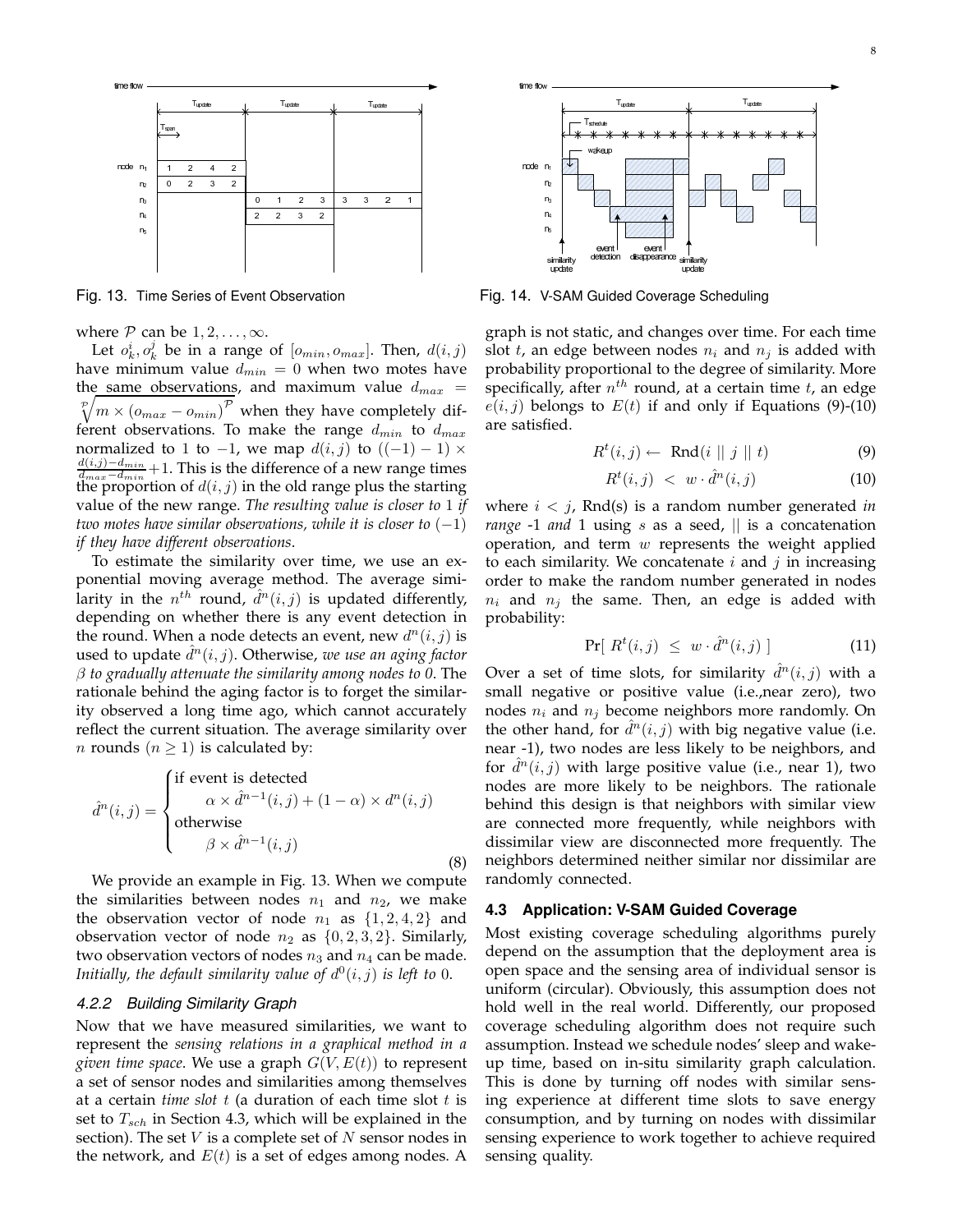**Algorithm 4** Coverage scheduling for event detection implemented on node  $n_i$ 

|     | <b>Input:</b> New observations $o_i$ and $o_j$ for every physical neighbor                                                                       |
|-----|--------------------------------------------------------------------------------------------------------------------------------------------------|
|     | $n_j$ (neighbor within communication range).                                                                                                     |
|     | 1: for each round $n$ do                                                                                                                         |
| 2:  | if At the beginning of a round then                                                                                                              |
| 3:  | Compute the similarity $\hat{d}^n(i, j)$ with every physical                                                                                     |
|     | neighbor $n_i$ .                                                                                                                                 |
| 4:  | for each scheduling slots $t$ within current round do                                                                                            |
| 5:  | if $p_i^t > p_j^t$ , for every node $n_j$ such that $R^t(i,j)$ <                                                                                 |
|     | $w \cdot d^n(i, j)$ then                                                                                                                         |
| 6:  | Assign the node $n_i$ to wake up at time slot t.                                                                                                 |
| 7:  | end if                                                                                                                                           |
| 8:  | end for                                                                                                                                          |
| 9:  | else                                                                                                                                             |
| 10: | Node $n_i$ turns on and off according to the schedule<br>calculated at the beginning of the round.                                               |
| 11: | If a new event is detected, node $n_i$ inform it of all<br>physical neighbors at their wake-up slot, and they<br>record/report new observations. |
| 12: | end if                                                                                                                                           |
|     | $13:$ end for                                                                                                                                    |

### 4.3.1 Basic Algorithm

In our work, we propose a distributed heuristic algorithm as detailed in Algorithm 4. The key idea is that nodes with similar observations are restrained from waking up simultaneously, as the additional information does not increase significantly. Specifically, our algorithm works as follows:

As shown in Fig. 14, the time is divided into equal length *round* with duration  $T_{update}$ . Each round is further divided into multiple *time slots* with duration  $T_{sch}$ . At the beginning of each round, similarity is calculated [Line 1- 3 in Algorithm 4] using the observation obtained in the previous round. The similarity graph changes for each time slot  $t$ . For each basic time slot  $t$ , a node decides whether to add an edge and make a physical neighbor (neighbor within communication range) as a neighbor on similarity graph following Equations (9)-(10) [Line 4- 8]. For each node  $n_i$ , we define the priority of node  $i$  at time  $t$  as

$$
p_i^t = \text{Rnd}(i \parallel t) \parallel i. \tag{12}
$$

where Rnd(s) is a random number selected from elements of  $\{1, 2, \ldots, N\}$ , and N is a natural number greater than the number of deployed nodes. We concatenate unique node ID  $i$ , in order to ensure that no two nodes have same priority at time slot  $t$ . For each basic time slot t, a node calculates locally its own priority as well as the priority of its neighboring nodes (of similarity graph). Since all nodes share the same random number generator, the computation of priority requires no communication among nodes. If the node's own priority is higher than all its neighbors, this node is scheduled to be activated in the time slot  $t$ . After nodes decide their working schedule at the beginning of the round, they simply follow the working schedule in the rest of the round [Line 10].

New observations can be obtained if events are detected by one of active nodes [Line11]. Event detecis informed to other nodes in their wakeup time and they work together to monitor the detected nt. The observations afterward are collected at a sink, observation message is overheard by each physical ;hbor. If no event is detected during  $T_{update}$  period, similarity graph decays with the aging factor  $\beta$ .

s a case study, Fig. 15 illustrates the graph repreation of the similarities among sensor nodes and erage scheduling based on the similarities. Nodes n similar observations are connected to each other via edge, which results in two clusters in two sides and sensor node crossing over the clusters. The priority ensor node  $n_1$  is  $p_1 = 17$ , which is highest among other sensor nodes connected via an edge. Thus, sensor node  $n_1$  is awake at the time slot. In addition, es  $n_5, n_7, n_{10}$  are selected to be awake at the time slot winning the highest priority.

Ith the immature training, the performance of V-SAM guided coverage scheduling should not be worse than random coverage scheduling. This is achieved by constructing similarity graph in probabilistic sense according to the degree of similarity as in Section 4.2.2.

# **4.4 Implementation of V-SAM**

We have implemented and evaluated the V-SAM system at the ground floor of one of our university libraries, as shown in Fig. 16. The area was selected because it reflects a realistic environment, full of bookshelves, tables, small rooms and other obstacles. A monitoring system in such an environment is useful, such as to automatically turn on the lights in the bookshelves area when motion is detected. In the study area, we are interested in monitoring behaviors of students, especially disturbing movements, in the library. We put 14 XSM motes in the area shown in Fig. 16 with the location indicated as in Fig. 17. We obtained 7 traces over an hour in the afternoon on three different days. To obtain the ground truth of event, we monitor the scene described in Section 3.6.

We determine *a hit* if the current detection energy is more than 6 times greater than an adaptive threshold, which is set to background noise. A XSM mote determines that an event occurs, if the number of hits during the last 10 consecutive sampling windows is greater than two. We use observation value 0 for event detection and 1 for no event detection. Similarity is calculated based on Equation (7) by setting  $p = 1$  and  $T_{span}$  $T_{update} = 100/sec$ ). During  $T_{update}$ , observations are recorded, and at the end of round the similarity graph is updated. We used value  $\alpha = 0.98$ ,  $\beta = 0.05$  for similarity calculation. Based on the similarity between neighbors, a node determines its future sleeping schedule for each  $T_{sch}$  following the Algorithm 4. The compiled image of a mote implementation is 13,500 bytes of code memory and 532 bytes of data memory. Since the basic slot  $T_{sch}$  is 5(sec), motes need to be only loosely time synchronized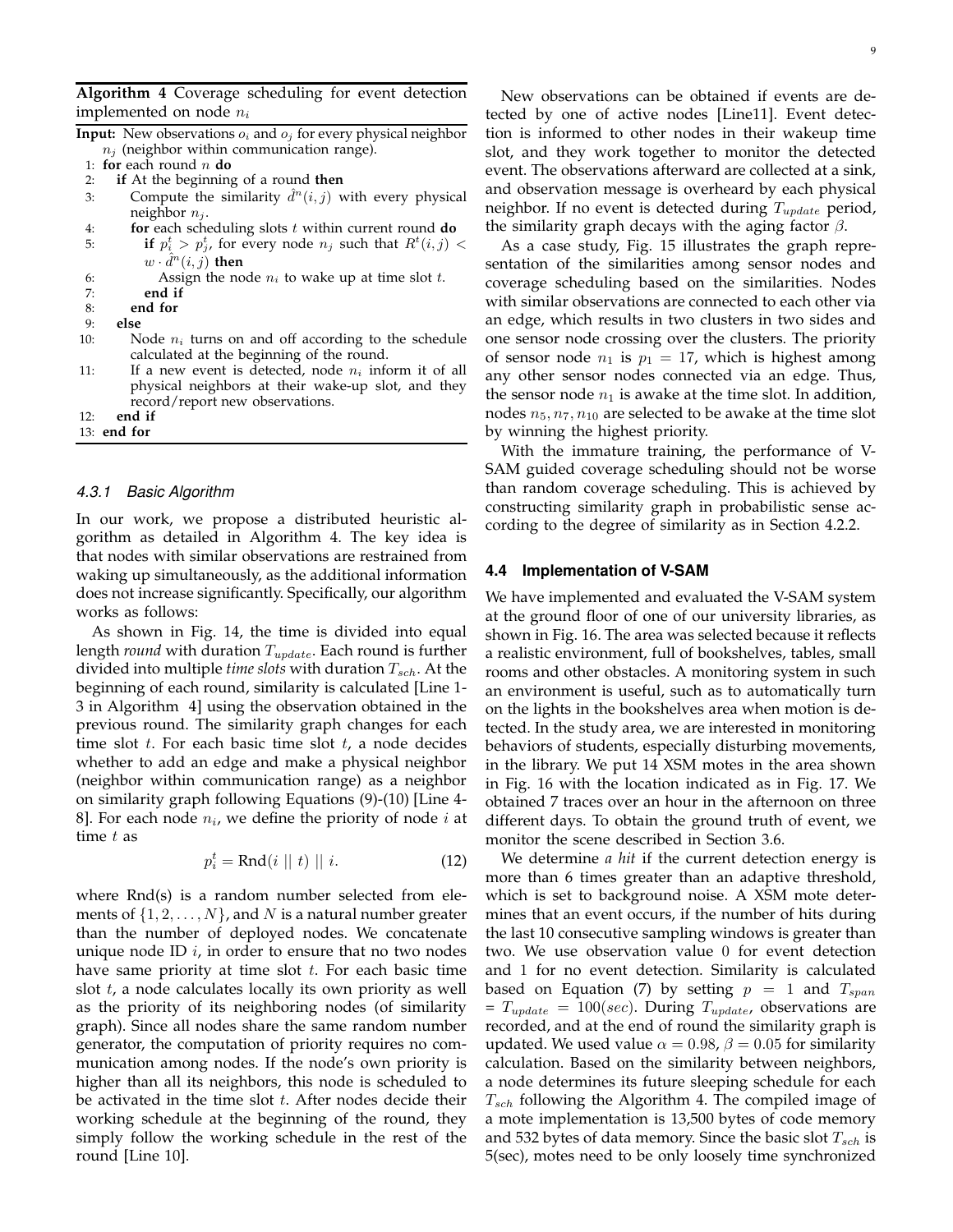

Fig. 15. Similarity Graph and Priority

Comparison



Fig. 16. Experiments in the Study Area at Library Fig. 10. Experiments in the Study Area Fig. 17. Sensor Node Placement

among themselves. To achieve that, it is enough to use a lightweight NTP-Like time synchronization protocol, in which a mote broadcasts a message with its local time-stamp and its neighbor calculates the difference between the received timestamp and its local clock. More advanced time synchronization algorithms, such as FTSP [24], can also be used, if needed.

# **5 SYSTEM EVALUATION OF SAM**

We have described the implementation details of both P-SAM and V-SAM in Sections 3 and 4, respectively. In this section, we evaluate the effectiveness of our designs in various environments.

#### **5.1 Evaluation on P-SAM Design**

We provide implementation results in real-world settings as well as large scale simulation results.

#### 5.1.1 Outdoor P-SAM Evaluation

In the P-SAM experiment, a person moved around a sensor sufficiently (10 times crossing straight over the area in different directions and positions). Figs. 18 and 19 show the sensing area we obtained after training a sensor, which is placed (1) in an open area and (2) in an area with a obstacle. The positions belonging to the detected events were associated to the closest grid points indicated in the figures. Fig. 18 indicates that the sensing area is irregular even without an obstacle. Fig. 19 shows that the obstacle affects the sensing area significantly. With the circle model (a disk with radius  $400 \, \text{cm}$ ), we expect a point within the circle to be associated with event detection and a point beyond the circle range not to be associated with event detection. After repeating the training test many times, we obtained irregularity and training confidence as shown in Table 1. They were calculated for all points associated with training events as follows:

$$
Irregularity = \frac{n_1 + n_2}{n_3}
$$

where  $n_1$  is number of points inside the circle the events of which are not detected,  $n_2$  is number of points outside the circle the events of which are detected,  $n_3$  is number of points inside the circle.

$$
Confidence = \frac{1}{number \ of \ points} \sum_{each \ point} MAX(p_1, p_2)
$$





 $\overline{11}$ 

Fig. 18. Coverage without Any Obstacle in  $1,000 \, \text{cm} \times$  $1,000$   $cm$  square

Fig. 19. Coverage with Obstacles in  $1,000 \, \text{cm} \times 800 \, \text{cm}$ rectangle

TABLE 1 Sensing Area in Outdoor Experiment

| Without obstacle    |            | With obstacle |            |  |
|---------------------|------------|---------------|------------|--|
| <i>Irregularity</i> | Confidence | Irregularity  | Confidence |  |
| $0.36\%$            | 0.83       | 0.387         | 0.8C       |  |

where  $p_1$  is fraction of detected events,  $p_2$  is fraction of undetected events. Higher value of confidence means the same result is more likely to be reproduced as before.

We also performed experiments with MicaZ photo sensors in [17] where the data for training cost is provided. Note that 100 events of binary value can be transmitted with one small packet.

#### 5.1.2 Simulation Setup

In the real environment, it is extremely difficult to obtain the ground truth of real sensing coverage. To overcome the limitation of outdoor experiments, we perform simulaions of P-SAM that incorporate knowledge of the ground truth in Sections 5.1.3 through 5.1.5.

We use an *oracle algorithm* that assumes knowledge of the sensing area of the nodes. We want to emphasize that the oracle algorithm and generated ground truth are used *only for the purpose of evaluation*. This knowledge is not used in any part of the P-SAM algorithm. The oracle generates a sensing pattern according to the following irregularity model, which is an extension of the DOI model [14].

$$
R_{\theta} = \begin{cases} R_{min} + (R_{max} - R_{min}) \cdot Rnd & \theta = 0^{\circ} \\ R_{\theta - 1} \pm Rnd \cdot var & 0^{\circ} < \theta < 2\pi \end{cases}
$$
(13)

where  $R_{min}$  and  $R_{max}$  are the minimum and maximum coverage ranges respectively, and  $R_{\theta} \in [R_{min}, R_{max}]$  is the sensing range at angle  $\theta$ . Rnd is a random number

 $\Box$  table **hock**shelf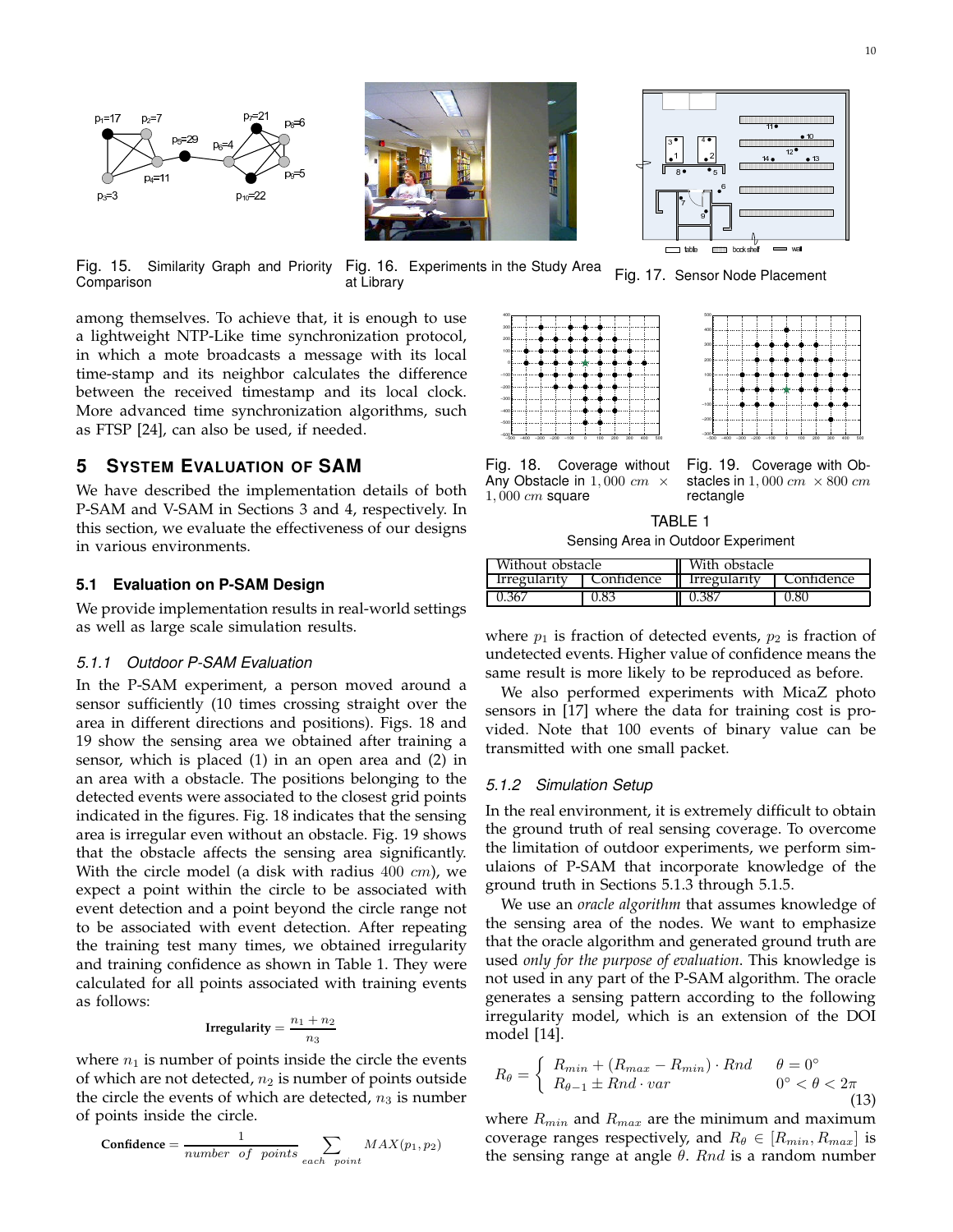



Fig. 24. The CDF  $fp$ curves for circular and two SAM models

**0 0.1 0.2 0.3 0.4 0.5 0.6 0.7 0.8 0.9 1**

**SAM, wrapping SAM, simplification circle model**

**x**

**0 0.1 0.2 0.3**

Fig. 25. Number of vertices with varying tolerance and irregularity

**1 2 3 4 5 6**

**tolerance**

between 0 and 1, and  $var$  is a variation of the ranges at consecutive angles due to the irregularity.

**5**

We represented the deployment area with 512 by 512 square with 1400 nodes randomly placed. Starting from  $R_{\theta_{min}}$  at  $0^{\circ}$ , the real irregular coverage was generated for each sensor according to Equation (13) with  $R_{min} =$  $10, R_{max} = 30$  and  $var = 2.0$ . The interval D was chosen from  $2^i$ , where  $1 \leq i \leq \lfloor log_2 R_{min} \rfloor$ , so that  $2^i < R_{min}$ . In the regular training, the interval is fixed. However, in the hierarchical training starting from a certain initial interval  $D = 2<sup>i</sup>$  at level 1, the interval decreases to  $2<sup>(i-1)</sup>$ at level 2, and so on, until the smallest possible interval  $2^j$  is reached at the last level  $i - j + 1$ .

#### 5.1.3 A Case Study of P-SAM

In this case study, both the regular training and hierarchical training are evaluated as shown in Figs. 20 and 21, respectively. The continuous curve shown in these figures is the actual sensing area of a single node, which is unknown to SAM. Without polygon abstraction, a coverage for each sensor is represented by a set of event locations associated with value  $S = 1$  (the solid circles shown in the figures are detected events). To simplify the representation, the sensing coverage is wrapped by boundary points on the grid. Fig. 22 shows the wrapping by grid points. The wrapping can be optimized in various ways. We use the DP algorithm for this purpose. When the training is fine grained the representation of sensing coverage in Fig. 22 requires upto hundreds of points even if we use only the boundary grid points. However, if we use the polygon simplification the representation reduces to several points as in Fig. 23.



Fig. 22. Wrapping

Fig. 23. Simplification

#### 5.1.4 Savings through Sensor Area Abstraction

Fig. 24 is the CDF curves of  $fp$  under three settings: circular model, P-SAM model with wrapping, and P-SAM model with simplification. We can clearly see that both P-SAM cases significantly outperform the circular model. The simplification approach uses less vertices to describe the area, thus it is slightly less accurate than the wrapping.

Fig. 25 shows that as the tolerance increases the number of vertices needed decreases. The variance of sensing coverage also affects the data abstraction. With the sensing irregularity of  $var = 2.0$  and interval 1, the original sensing coverage is initially represented by raw data of 500–1500 vertices, including inner points of coverage. Using wrapping we can reduce this to 150– 300 points, which might be still large for some memory constrained sensing devices. We optimize it further by polygon simplification. With tolerance  $tol = 4$  (which is reasonable considering the value  $R_{min} = 10, R_{max} = 30$ ), the sensing coverage can be simplificed as a polygon with only 5–15 vertices, which is about 99% reduction in data with slight decrease in accuracy.

#### 5.1.5 Application Improvements Using P-SAM

We apply coverage scheduling based on individual sensor coverage by circular 0/1 model and by P-SAM. We vary node density from 0.958 to 6.707 following the commonly assumed node density in the existing works [4], [13], [21], [34]. The design goal of *full coverage scheduling* is to cover every physical point within an area with minimal energy consumption, and *point coverage scheduling* is to cover every target. The radius of a disk in circular model is denoted by  $R_c$ . Two key metrics for coverage applications are (i) **Fraction of Blind Areas** and (ii) **Energy Consumption**.

Fig. 26 shows the fraction of blind areas when different densities of nodes are scheduled by *full coverage scheduling*. As we increased the number of nodes from 200 to 1, 400, the blind area by P-SAM guided coverage scheduling significantly decreases. On the other hand, with an optimistic circular model (a disk with radius  $R_c = 30$ , the percentage of blind area stays at about 15%, despite the fact that over 1,400 nodes have been deployed into the area. Fig. 27 shows the average energy consumption per node. When a circular model is conservative,  $R_c = 10$ , the energy consumption remains the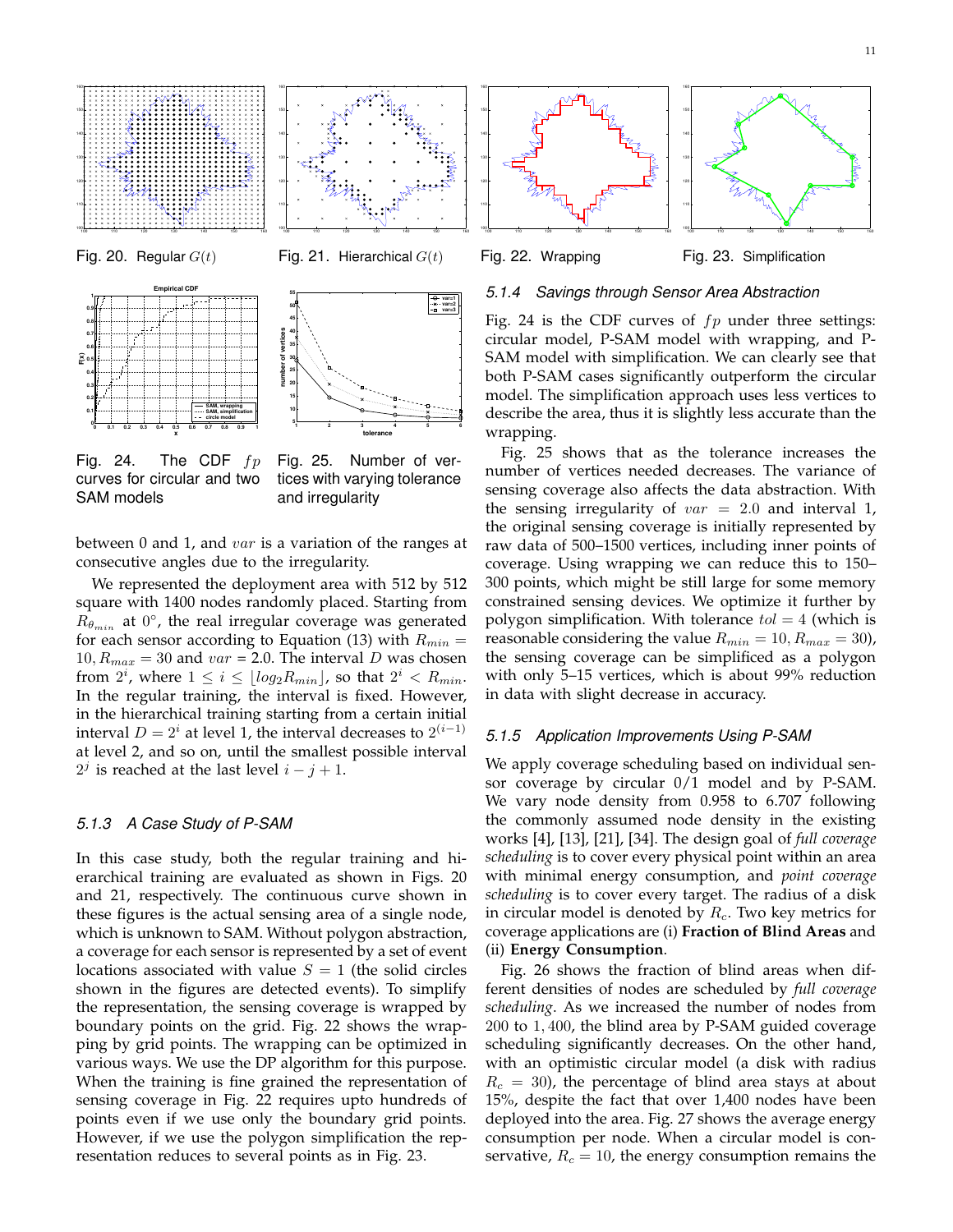

Fig. 26. Fraction of Blind Areas with Varying Densities





Fig. 30. localization error Fig. 31. with varying Densities localization error with varying tolerance

same for any density, while P-SAM has accurate sensing area information with a smaller energy consumption.

We also apply P-SAM and a circular model to the *art gallery* application where the sensor nodes are organized by *point coverage scheduling* to monitor a set of important stationary targets with known locations. Figs. 28 and 29 show the number of missing targets that are not covered by sensor nodes and the average energy consumption per node. The number of sensor nodes and the number of targets generated are denoted by  $n$  and  $t$ . As shown, the number of targets not covered in a circular model is larger than P-SAM. For example, when  $n = 1,000, t =$ 400, if we use P-SAM, the *point coverage algorithm* can cover every target. However, if we use the circular model with  $R_c = 25$ , it will miss about 20% of the targets.

The curves for the circular model shown in Figs. 28 exhibits an interesting  $\bigcup$  shape. The number of missing targets can be reduced by decreasing  $R_c$  at the cost of increasing energy consumption. However, the coverage error cannot monotonically reduce forever. This is because if we reduce  $R_c$  into a small value, a node that can physically cover a target will mistakenly assume it cannot cover the target, and therefore turns itself off. This also explains why the energy consumption in circular model in Figs. 29 exhibits a  $\bigcap$  shape.

Many tracking algorithms implemented on the sensor devices estimate the location of a sensed target by using the *centroid localization*. We apply P-SAM to the centroid localization. In centroid, if a set of sensors detects a target, the location of target ( $X_{est}, Y_{est}$ ) is calculated by:

$$
(X_{est}, Y_{est}) = \left(\sum_{i=1}^{N} X_i, \sum_{i=1}^{N} Y_i\right)
$$
 (14)

where  $(X_i, Y_i), i = 1, \ldots, N$  is location of anchor beacon.



Fig. 28. Fraction of Uncovered Targets with Varying  $R_c$ 

Fig. 29. Avg. Energy Consumed with Varying  $R_c$ 

The assumption behind the centroid localization is that sensors have equal circular sensing ranges. Therefore, the location of the target is best estimated at the centroid of multiple sensors. With P-SAM, we know the sensing area of each sensor node which detects the targets. We can limit the location of target to the overlapping portion of these sensing areas. Then we can estimate the location of target by calculating the center of gravity of overlapping area. Fig. 30 compares the localization error between using circular model and using sensing area obtained by P-SAM according to different node densities. In Fig. 31, we change the tolerance tol used in simplification process of training coverage model. The coverage simplification with larger tolerance increases the localization error, but it is still below the localization error in circle coverage model even with large tolerance value  $tol = 6$ .

#### **5.2 Evaluation on V-SAM Design**

In this section, we evaluate the performance of V-SAM in the basement of university library. All experiments were conducted in an uncontrolled setting.

#### 5.2.1 A Case Study of V-SAM

In this section, we provide snapshots of a V-SAM process. We ran 14 XSM motes for 4,000 seconds. During this period, two students were studying at a table, making small movements in the limited place, and there were several students passing the area. Fig. 32a shows the computed similarity between node 3 and nodes 1, 5, 7, 10, 13. As expected, the similarity between node 3 and node 1 always has positive values, while the similarity with other nodes has negative values. It is very interesting to observe that 1) at the beginning of the experiment, the pair-wise similarity values are about zero and that 2) with more observations over time, for the nodes with similar view similarity values increase, converging to a long–term positive value. Similarly for the nodes with different view, i.e., obstacles exist between them or they are far from each other, their similarity values decrease, converging to a long term negative value. Both longterm positive and negative values reflect the impact of environment, hardware and consistent movement for long time. And 3) the similarity fluctuates due to shortterm behavior, because during the experiment, students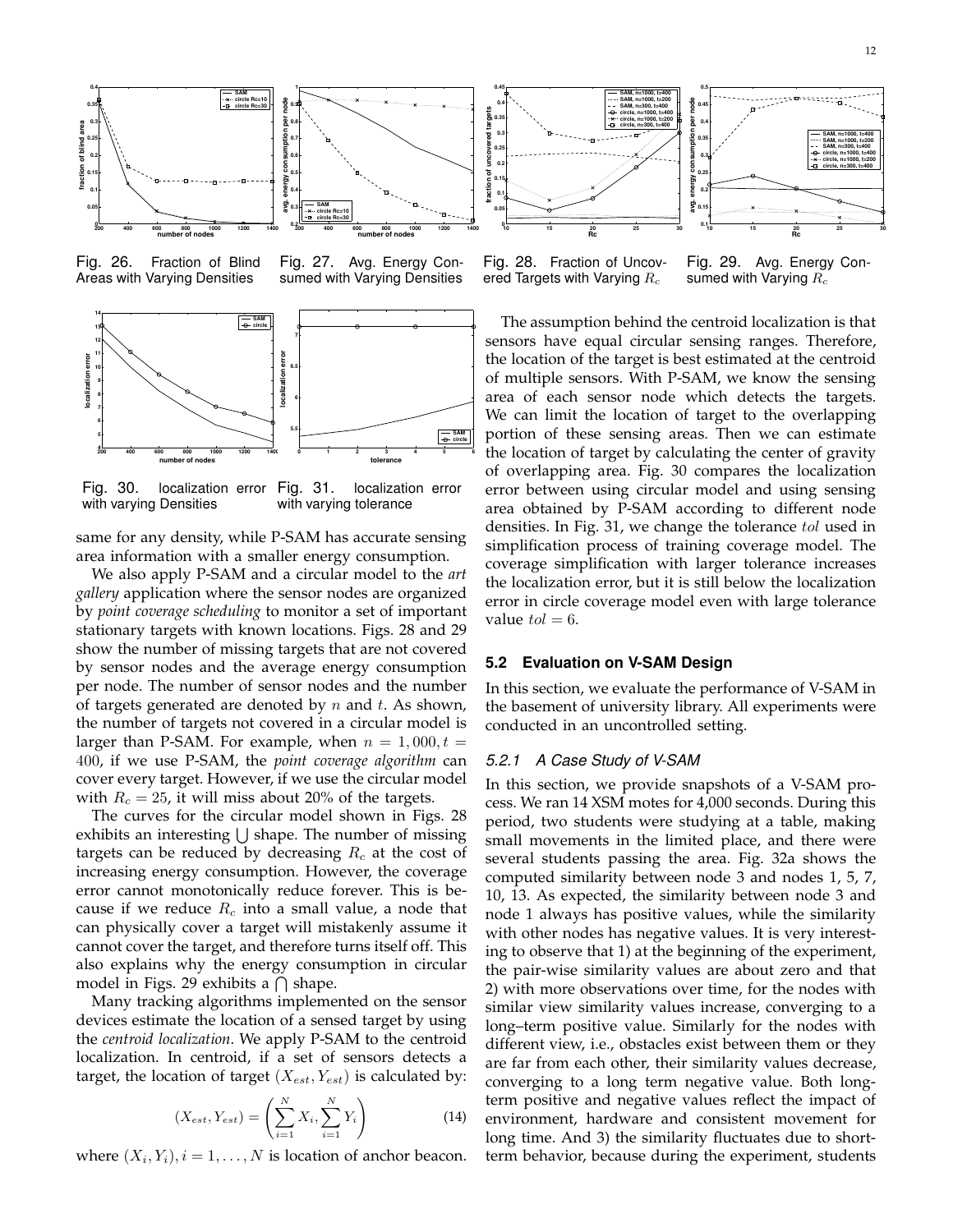

(a) Similarity between Node 3 and others



(b) Similarity Graph after 2000 seconds

Fig. 32. The Profile of Pair-wise Similarity over 4,000 seconds

made small random gestures. Fig. 32b is the similarity graph after 2000 seconds. We note that a mote can reside in multiple cliques in the similarity graph.

The cost to generate the similarity graph can be estimated by the number of messages for each node to generate. If each node generates a message whenever it detects an event within  $T_{update} = 100$  (sec), the upperbound on the number of messages generated by each node over 4, 000 seconds is 40. The average number of messages required by each node in this example is 13.1. However, if messages are all sent after 4, 000 seconds, each node only needs at most one message containing at most 5 bytes of data.

# 5.2.2 Application Improvements Using V-SAM

We compare the performance in coverage scheduling for four different coverage models: (i) V-SAM-guided coverage scheduling, (ii) random coverage scheduling, (iii) P-SAM-guided coverage scheduling, and (iv) circular model-guided coverage scheduling. We use two metrics to evaluate the coverage quality in our experiment: (i) **Fraction of Detection:** the percentage of detectable events that are actually detected, which is a metric to indicate the sensing quality, (ii) **Average Wakeup Ratio:** the average percentage of time that a node is awake, which is a metric to indicate the energy efficiency. To obtain the ground truth of events, we monitor the scene with a digital camcorder. We are especially interested in the detection of walking persons, a movement more than  $2 \, m$  is regarded as an event. To compare the sensing coverage under the same energy consumed, the wake-up schedule in random coverage scheduling is generated so that its average wake-up ratio is similar to



Fig. 33. Sensing Quality Comparison for Different Coverage Models

Fig. 34. Energy Consumption Comparisons for Different Coverage Models

the one in V-SAM guided coverage scheduling. For P-SAM-guided coverage scheduling, we represent sensing coverage with  $1 \, m$  interval. For circular-model-guided coverage scheduling, the sensing coverage is assumed as a circle with a radius of 6  $m$  centered around a mote's location. As a result, the energy consumption for circular model-guided coverage is much lower than for the others, as shown in Fig. 34.

The performance in sensing quality for four models  $(i)$  –  $(iv)$  is shown in Fig. 33. V-SAM has the lowest number of undetected movements, followed by P-SAM. Although P-SAM provides an accurate modeling method, it does not consider a behavioral model of events. For example, during the experiment, students sit next to one sensor and blocked its view temporally, which is not reflected in the training process in P-SAM. Even if the energy consumption in random coverage scheduling is adjusted slightly greater than V-SAM, its sensing quality is worse than V-SAM and P-SAM. For example, in Fig. 33, V-SAM-guided coverage scheduling has a greater number of events immediately detected in a second than the random case. Even after  $6$  (sec) elapsed, the fraction of undetected events does not decrease in random coverage scheduling. In addition, as shown in Fig. 33, coverage scheduling based on a circular model misses more than half of detectable events. In V-SAM, we can better understand the similarity graph with a small  $T_{span}$ , resulting performance increase. However, without data pre-processing, i.e., dimensionality reduction, it may adversely cause performance decrease [17].

# **6 DISCUSSION AND CONCLUSION**

This paper addresses sensing irregularity issues known but largely ignored by many designers. We contribute to this area by designing and implementing two complementary in-situ sensing modeling methods called P-SAM and V-SAM, respectively. By introducing controlled and monitored events, P-SAM provides accurate *sensing area models* for individual nodes. By utilizing natural events in the environments, V-SAM provides evolvable *sensing similarity models* automatically at low cost. Both models are generic enough to be used in many applications including sensing coverage and tracking. We have identified the impacts of sensing irregularity on typical applications as well as the improvements by using SAM.